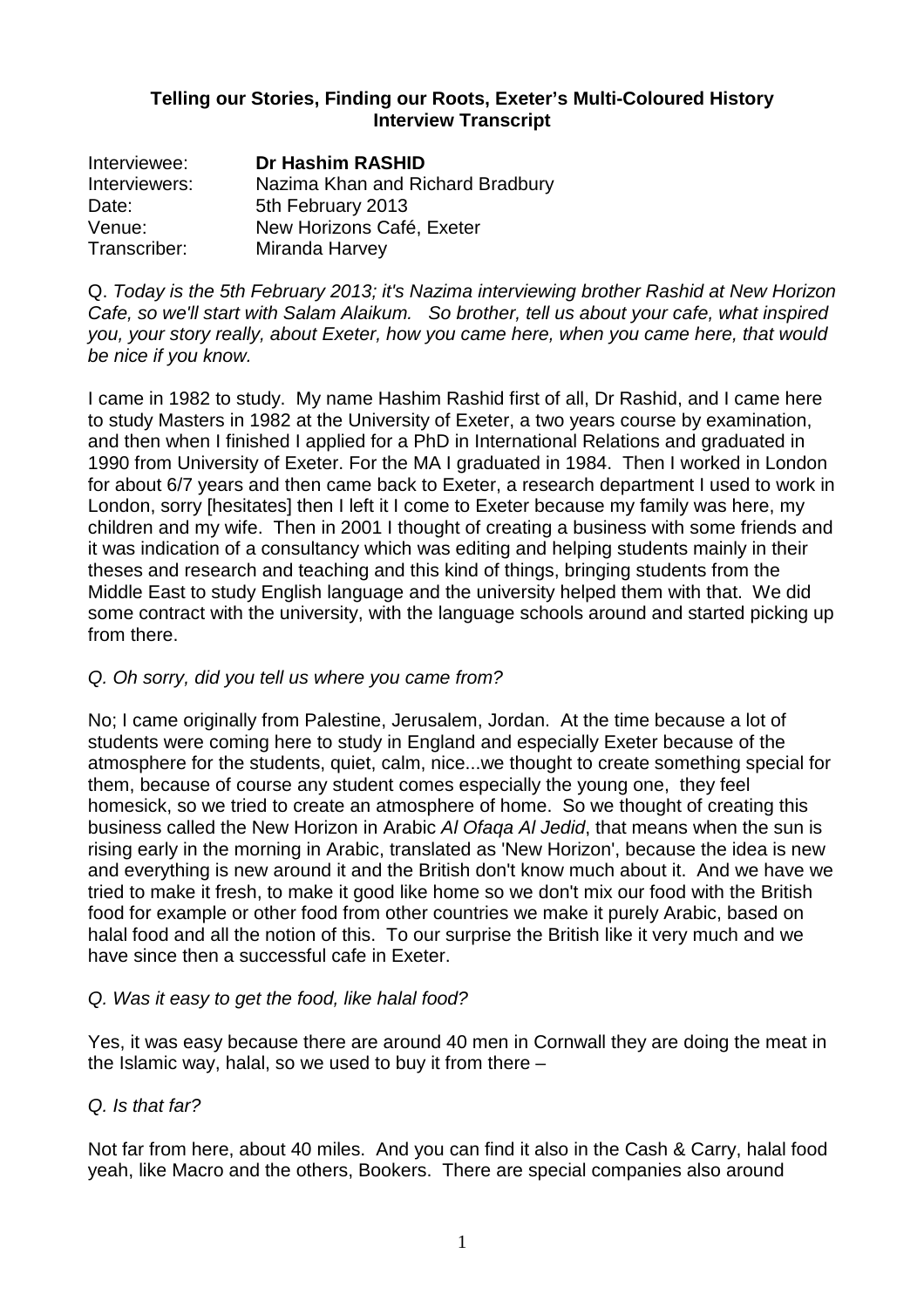Britain selling it, in England. So it was not difficult to get your hand on it, so it's nothing new that. And yeah, I mean since then everything was ok, not bad.

Q. What year roughly did you open the cafe?

We opened in April 2001.

## Q. And who were your customers - Middle East students?

No, I think we succeeded to be an international cafe or multinational cafe where you have Muslims from all countries: Malaysia, Pakistan, India and the Middle East. British Muslims, English Muslims and we have Italian, we have France, we have from Spain, students who come from Belarus from Russia. Yeah we have very good customers from Serbia, from Croatia, all these guys who love the kind of food we are doing, they are coming after all these 10 years we have a lot of them coming around and mixing. And of course the main source of income is from the English. We started slowly with them but when they start knowing the kind of food, the freshness of the food and the taste of the food - we have some English customers for about 10 years now, they come every week. And we have some of them from around Exeter, like Tiverton, Crediton, Taunton, Torquay, Totnes, Bampton, and Bude. I mean different town...when they come to Exeter for shopping, for visiting friends or something, they always come here - so I can say it is a mixture in the feeling of the...you can find any one, you can find any language, but mainly the core of the business is British English.

### Q. The locals?

Yes, and around it.

# Q. Did you have any difficulties when you opened?

No, as with any new business, first of all to find the place, it was difficult to find a place and where you want a place, and how expensive the place or not, it depends. So we found this place here and we worked hard about 2-3 months to prepare it because it used to be a charity shop, for old books, these things and then we turn it into a cafe. Difficulties - what kind of menu, how we can organise the menu, how expensive or not expensive, suit people, not suit people, that kind of structuring.

### [Richard Bradbury Technician enters the interview; Dr Rashid and Nazima welcome and greet him]

# Q. No problem, we were just asking what the difficulties were

Yes that's the main difficult thing which of course any project you always you have to study around and see the cost benefit of it. So you have to make sure you are just not taking a risk, not calculated risk especially when opening something new. It's not tried but in this city never tried to present Arabic food, kind of Arabic food, Middle Eastern food, Mediterranean food in the way we represented and not like big chains or something, and we succeeded with that I think.

Q. You mentioned you didn't have problems with ingredients, was it easy to get Mediterranean/Arabic vegetables, like aubergine, was it easy to get...?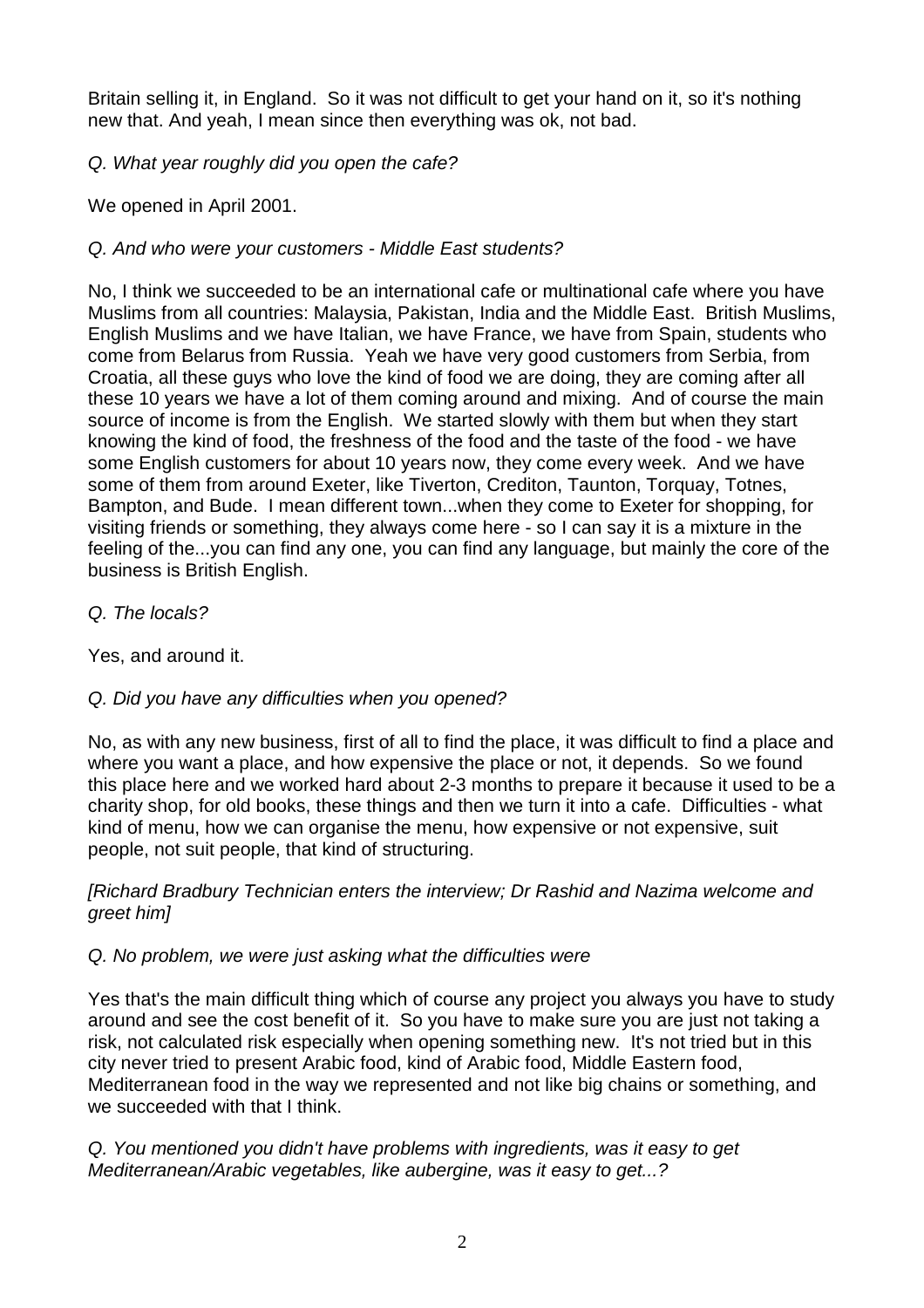Yes, I mean...all the markets here, the local farmers they can find it, they can bring it and we buy it because we small business anyway so we buy locally and there is small businesses also selling the vegetable and these things, we buy it from them, its a mutual thing that they give us discount and we take it from them instead of going to supermarket chains and these things. That's our vegetable, you can find everything seasonal one, you can find them in these providers and small businesses they can bring everything. Yeh, yeh we have no difficulties, we don't see any difficulties sometimes the prices of course [laughs]. And it depends, how up and down, it depends on the season, you see. You mentioned aubergines - these days over 4-5 kilos are £15 or something and normal prices are £6-7 for 5 kilos, now its more, the same with iceberg, the same with cucumbers and these things, anyway in England itself it's no problem to find anything food wise or vegetable wise - if you go to the international markets you find everything from Pakistan to everywhere, I went there, it's amazing, efficient and cheap.

### Q. Where is it?

It's in London.

### Q. Oh, so you travel to London?

Yes in the first to explore, if we can bring it, it's worth it, not worth it, it depends. It's not worth it because we are not big I mean restaurant or something where we need to cook a lot, so its not worth it because of petrol and time, and all these things. So we think it's the local businesses who are specialising in that are better for us, and we pay more, a little bit but its okay.

#### Q. Yes, thank you. How much competition did you have, were there other restaurants offering either halal or…?

Yes of course, there are a lot of take-aways and a lot of people selling halal, and all these things, but always in my experience, and any restaurant, any kind of restaurant that opens and provides food, it's a competition, doesn't matter what the kind of food it is. Doesn't matter, anyone who opens is taking part but, yes, of course when you're talking about Southernhay and Princesshay, and you're talking about the new shops, big names - Costa - you're talking about the Spanish, the Italian, Bella and these restaurant all have their customers, they have their own but what makes us stay in the market in the competition - it's the kind of food nobody could do it out there, neither the takeaways or the big chains, we are different in the kind of food we are providing. We don't import it like the other chains in Princesshay, bring it from Spain or by aeroplane and then provide everything, they don't even benefit the local economy by the way and that's very important.

They have to buy locally so they can recycle the jobs for the farmers, for the people around who provide organic and these things and try to sell the farmers all these things to the people because they bring everything frozen from outside and they are selling it here but because we are, as I said, our ethic, is different, that we cook it, we provide it here fresh ingredients, fresh everything, people like it and then we stayed in the competition, yes - sometimes go up, sometimes go down, but we stay at the level to cover ourself and make some small change, it's ok. That's what makes us different from the others and we sustain the competition. And then the last ten years, I tell you, the cafés and restaurants in Exeter have grown up 100% before 2000 or more even and in one mile around you could find hundreds of cafes. And the latest addition, one in Queensway and the one in Princesshay, the Japanese one, Sushi and these things - and Robi in Queensway - it's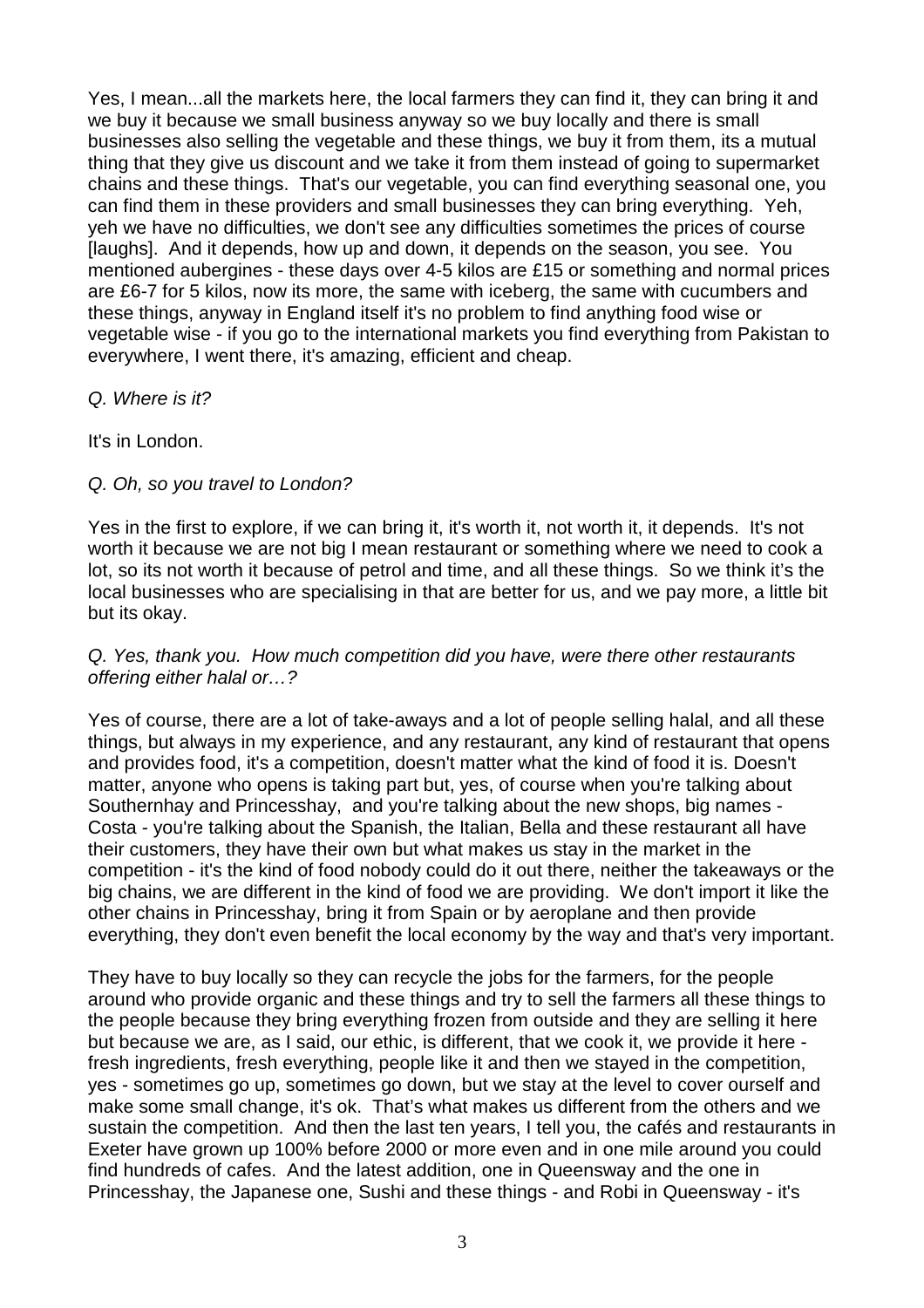very expensive, very stylish. But still we have some customers around coming, so it's okay.

Q. [Laughs] Stylish...only shame about the food.

The food is a different story and we are proud to be number 6 in the chart in the Trip Advisor, as the quality of food and kind of food which people like, through Facebook - and we are on the Trip Advisor UK, official one for restaurants and hotels, and we are happy with that in Exeter.

### Q. Can you tell us about the mosque?

What do you want to know?

Q. When you came it was already there in the 1980's, was it already established?

I don't have direct involvement, because they have a committee looking after the mosque and those things.

### Q. So you just went there?

Yes, just as any Muslim goes to pray. If they want help we can give them a hand, but I don't have any involvement in the creation, but always we are there for them if they ask anything.

#### Q. So why did you come back to Exeter from London?

When I moved to London in 1990, (89-90) I left my kids here, I have three children, three boys and one girl, and my wife. I didn't want to take them to London, to be honest, it was very difficult for them school-wise and the education here was very good, it's like a private school in London, in Exeter.

#### Q. Where did they go to school?

All four of them went to St. Sidwell's school which was a very good school to be honest at the time and is still I think - I do appreciate their work - in the 80's they looked after the children very well. Me and my wife we had good relations with the Head teacher at the time and the teachers, and my four of them went there. And then four of them went to St. Thomas High School at the time, not Exe College, which used to be St. Thomas High School. But my daughter she started here at St Sidwell's, and then we moved across the river, and we moved her to Montgomery school.

#### Q. Okay, that's a private college?

No, no, it's a public one, but almost like the best of the best to be honest - it's on Okehampton Road down Exwick, very good school, and if you compare this with London, at the time me and my wife talked about that, either take them to London where there is no special attention for the students as a whole, the classroom was crowded, so Exeter in comparison with London and schools in London, it's much much better - the public school here is like a private school, I believe, not all of them, of course there is one, two, three, four - depends, but generally it's okay we didn't have a problem with the kids around in the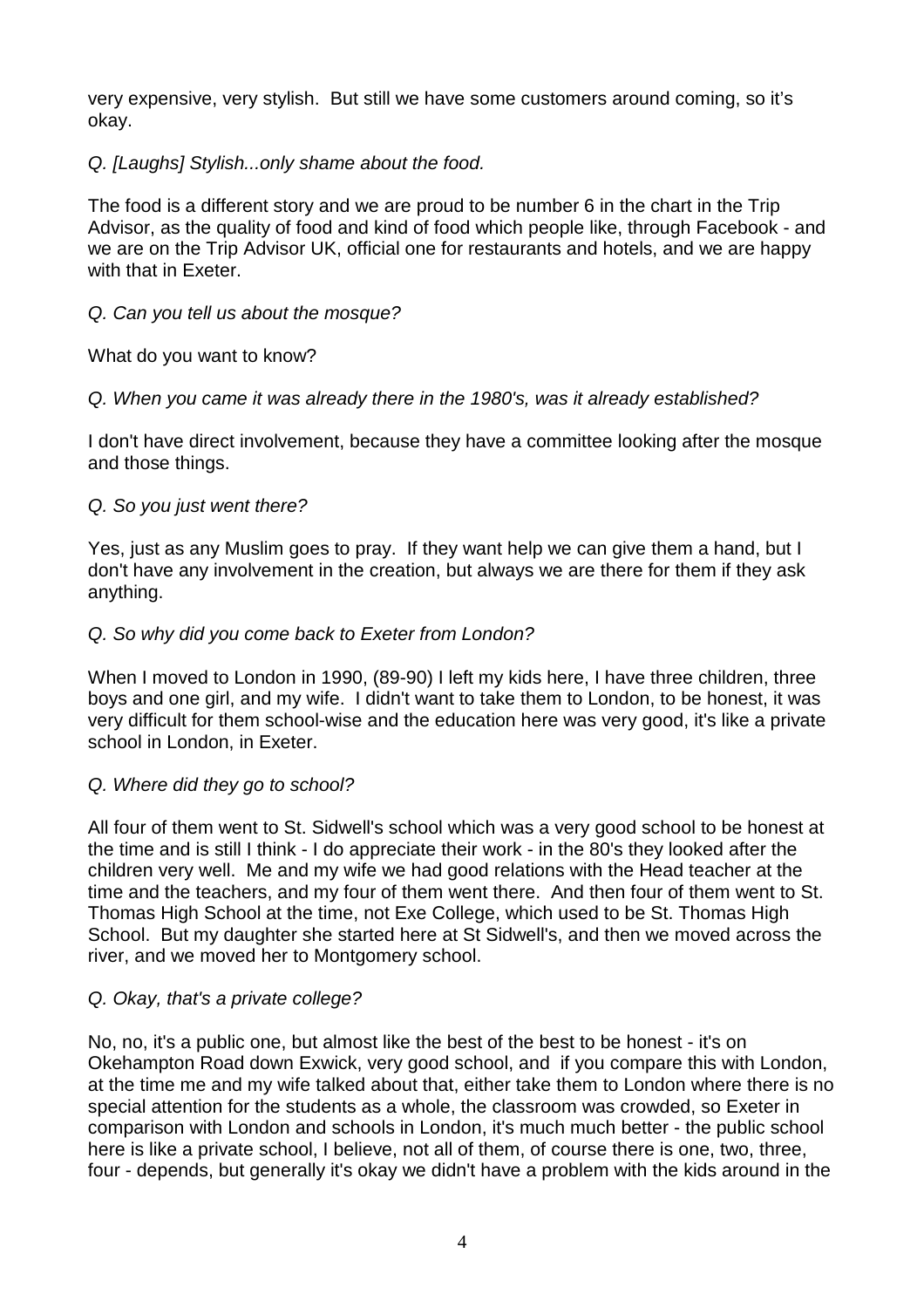school or til they finished college. They went to University and then graduated from university, all four of them.

### Q. Was it Exeter University?

No, one from Cardiff, one from Portsmouth and two from Bristol. They don't want Exeter, for reason they don't want to stay at home. We gave them the experience. One of them is the Creative Director of the BBC last month, which I am proud. The other two, one has his own company, Media Recruitment, and the other one he is Chartered Accountant and he wants to open this month his own company, left where he worked in the city, and he wants to concentrate on opening his own business

### Q. Are they in Exeter?

No, no, in London. I have four successful children, Alhamdulillah.

Q. A lot of people in London would see schools in Exeter as being monocultural, very narrow not exposing kids to the range of cultures you find in Britain at the moment, and they would say that's quite impoverished.

I don't agree with that. The experience I have from my kids in the schools - they are bright, respectable. I have two things to tell you. The youngest son I have Mohammed he was 7 and the daughter about 4, three years between them, and when she started school they had assembly every morning, and the Headteacher knew they were Muslim - so they can participate in the assembly if they want, they gave them the choice, and they asked me and I told them 'No, you can go and, don't sing, but listen, learn' and they did this. My daughter she doesn't know, 4 years old at the time and she starts singing.

### Q. [laughs]

And my son which is 7 years old at the back, playing, because he doesn't go to assembly and he allowed from the Headteacher, he went from the back and went to his sister and told her: 'you shouldn't sing you can listen but you don't sing' and she is 4 years said 'Why?' And he said 'I don't know, it's because you are a Muslim and they sing it for Jesus, which we don't sing - but we do respect. 'And what means that?' she doesn't know, he told her 'I don't know what means that but your Dad knows so you go later and ask him, it's ok'.

The other example, I don't see through these years in the school any clashes - either between Islam, Christianity, Judaism and the kids they have very [?] difference still today from their English students with them, and one of them teacher now he is - the other day came and bought Falafal from me and he asked me 'are you Yassa's dad?' And I told him yes - 'He used to be my friend and so on, so on, I don't know where he is now. We finished college together and he went to university' and my kids still they come to Exeter to actually see their friends they created during their school years. So I don't see the people, the teachers – in my experience - they are narrow minded or strict or enforcing their opinion on any of my kids. Even in the high school, it was Ramadan and my daughter she's fasting and she went to school. You know, students when they come lunch time they open packed lunch and she doesn't have pack lunch, and the students there they told her 'Are you punished? You don't have your lunch?' And she said 'no, I am not punished, but because we are Muslim we have to fast' and the students they don't understand it 'what fast? Okay we give you from our food, if you're punished, okay no worries, we'll give you from our food' - - 'no I am not punished I am just fasting!' [Laugh]. So they told the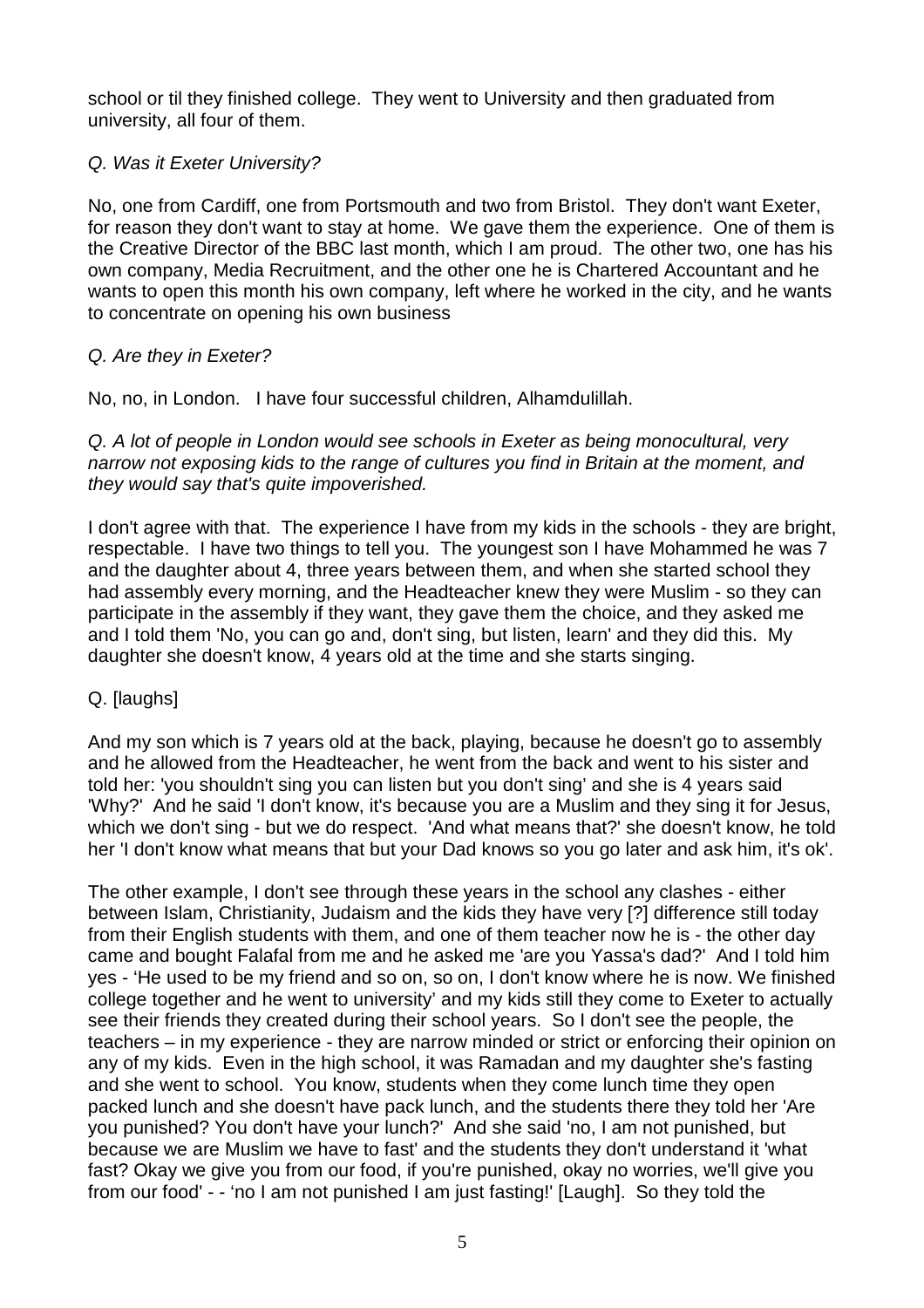teacher, the teacher brought all the class and she explained what fasting is, what Ramadan is for Muslims and told to all the students you have to watch Yasmine because she might dehydrate or faint or something if she's fasting and no food, no drink - it was summertime \*and these things - so my daughter tells me they used to play when it's break and everyone fighting each other and so on, and all of them they stopped playing and everyone walking like that [Dr. Rashid gets up to demonstrate] looking at her yeah [laughter] - - might she faint, might she dehydrate, you see. And that's giving you a feeling of caring teacher, and even the students they don't understand, including my daughter anyway, what is the whole meaning of fasting and these things, but to show you the respect of other people's beliefs and other people...

By the time my first kid was playing rugby and he used to be at the college, he was the Captain of the Rugby of his age under 16's, under 18's. All English people playing with him, I don't see antagonisation 'you are bloody foreigner' or 'you are Muslim' or anything you are our captain. And the same with the third one, he was captain of Devon - sorry Wesam was Captain of Devon in Rugby, and Mohammed was Captain of Devon Football, and they are playing and there was no attitude or racism or they felt they were offended by anyone, and they accepted them because they grew up together, the same team, the same people - they grow up together. Other people might see something else, to me it was not assimilation - I can't be English to assimilate and be like them, go to the pub to drink, which I do respect for them, I go to the pub, drinking coffee, drinking tea, socialising with people, that's ok but integration is different to assimilation. Here one of the things I think, for ethnic minorities, they have to integrate within the society, they can't isolate themselves. They don't know the culture of the people they are living between, they have to understand it and from here, my family, I try to give them the education of the English culture so they don't feel very apart from it. That's why, their lives which is thanks to God, they are very successful. Their friends are still English, they don't isolate themselves in ghettoes and refuse everything is no good for us, it is mutual for between both, the minorities themselves and the English. But when you open your heart, you open your mind; understand the others and they can understand you.

#### Q. So how would you define English culture?

Any people in the world they have their own culture, to them they are happy with it, of course as with any culture, like Arabic culture, there is bad and good, ancient and the new. When I came to live here a lot of people they don't like anything, because it's hard to adapt to a new culture when you have your own culture. The problem is not adapting as a human being, but to understand you can't enforce your own culture on other people and the other people never thought to enforce their culture on you. I invite a lot of English people into my house. The first thing, I like to invite you but I can't provide you with drink, because it's not allowed in Islam to provide drink, but I don't mind you bring your bottle and drink it, that's understanding and mutual. And people when they come, they don't bring their bottle, they do respect me. I respect them by telling them you can bring your bottle and drink it, but don't expect me to open it for you and pour it for you, you open it you drink it! They come, they eat, they don't drink.

I have a friend whose son married an English girl. When they have the wedding, and you know, and food, and everything and celebration, the Englishmen drink, but because the guy he is a Muslim and his family Muslim, they sacrificed and they don't drink, they don't order food - even there is a pub near where the ceremony was, they can go and drink, but they prefer not to because they don't want to hurt the feelings, even the other guy said it's okay with him if they want to buy it, buy it. The same happened with my son when he got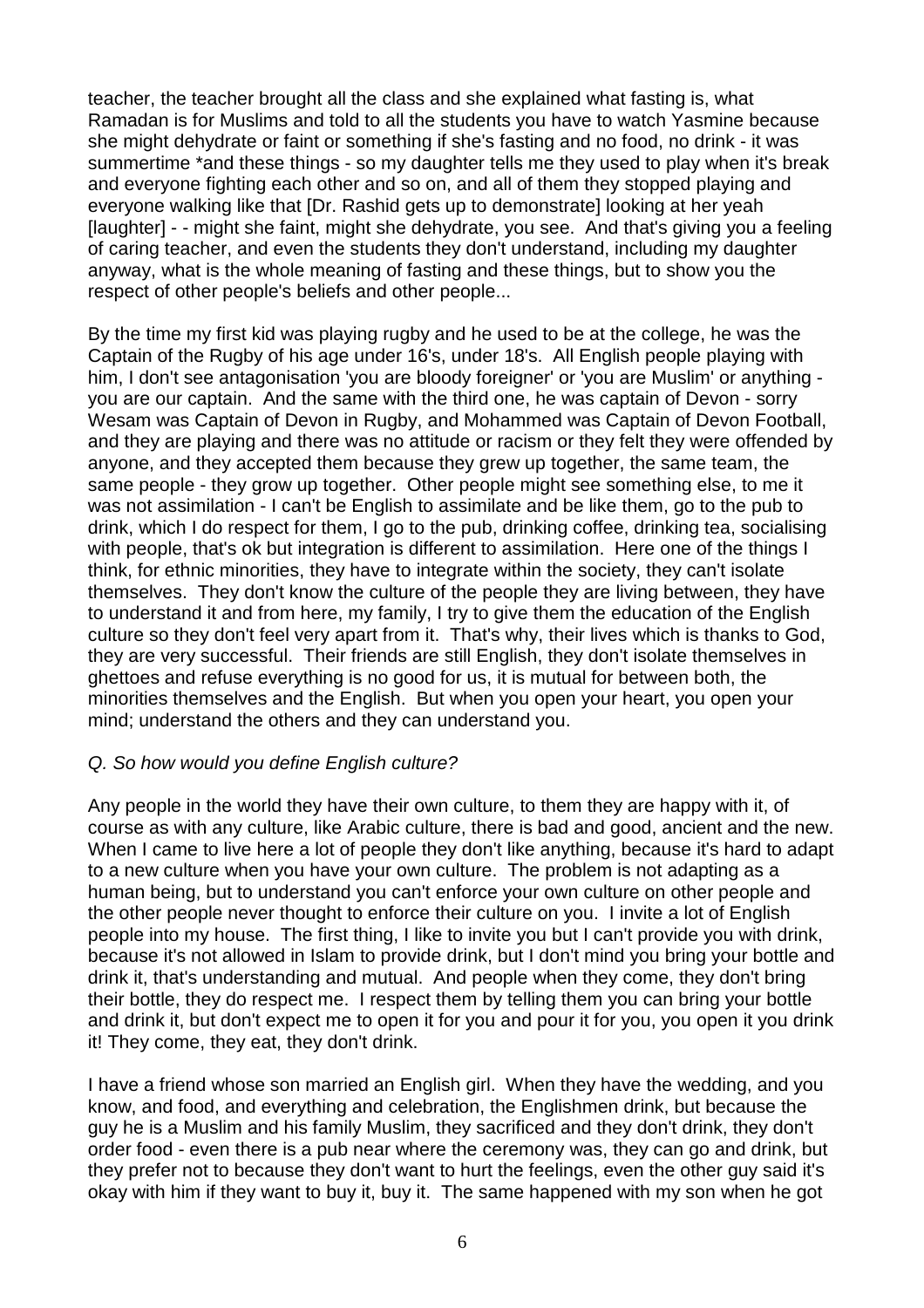married...pay for the food, the ceremony, everything but the drink we didn't pay for it. And people do respect that, do understand that. So when you see the English culture, I think it is polite, it's good, it has its roots in respecting other people and they don't enforce their culture on the people who live here. My neighbour doesn't enforce it on me, never enforce it on me. I lived in all parts of the society one middle class and up, one lower class. Both I don't see them - even they have some bad words, they talk to their children with it, not me or [Waifa?], they keep themselves down, not loud - even the lowest of the society. So I think people they have their own culture, I do respect it and they respect my identity, my culture so I don't see any clashes between this and there. And they try to learn and we try to learn from them also. They have good manners, good culture, the British, if you are in Wales or Scotland, Ireland, England. And that's the nature of human beings, to be openminded and to take and give. I don't see any clashes. If you don't like to go to the pub, don't go you can meet in cafes or somewhere.

### Q: What do you think about politics in this country, do you support it?

Politics it's art - it's all about interests. So any politics in this country - you might agree or not agree - it's the interest of the nation, you see. Here I can say I know wrong-minded people, they think if they have a problem in their own country then they blame imperialism and so, and so, and so. That's wrong...What politics in west world in Britain and America, we don't understand from the third world perspective view, they don't understand how it works, and here's the problem. Because they have parties established for hundreds of years and these parties they operate within nation, to influence any decision you have to make a pressure group - within the party to influence the leadership of the party, to make a decision which you want.

So now, take me as a Palestinian, when we talk here, I have a lot of question marks about the British politics towards the Middle East, towards Palestine and Europe as a whole and America and even Russia. To me it's double standards. My countries problem was created by the British anyway. The Balfour declaration they give my country to a third party which they don't have the right to do it. I considered it as dehumanisation, because if you don't own the cafe you don't give it to anybody, it's my cafe. You can't just say, Richard, here's the cafe, it's for you. You don't own it, why do you give it? To us the British government and the Balfour declaration gave Palestine to a third party which she can't own. Britain entrusted in the 1920s by the League of Nations to be a mandatory in Palestine and she gave it back as it was. Instead she created Israel as a state in 1948. Here when I talk now about the Palestinians they have right to a compromise. They would expect [phone rings] at least a State, because the only people in the world stateless are the Palestinians. So when we talk about politics, about human rights, about this - I still find its offensive and it applies to certain people but not applied to all people, to be honest with you.

If Israel go and hit Gaza and kill hundreds and hundreds and hundreds by phosphoric, by any means of weaponry, Israel defends itself. When a Palestinian go blow himself, which I don't support anyway…because he's right to a point, he can't [pause] he even can't think, because they took his homeland, they took his fields, he can't farm it, he can't give his children anything, or work or anything, to be like any human being living, eating, drinking, playing with his kids. He can't and then he blow himself, I don't see he's a terrorist [customer enters] He's desperate, nobody thought of him as human, to give him his right in a state, to work, to build his own thing, his dream - he can't buy a bicycle for his kids or a TV or something. They pushed him to the corner to be desperate, to the end - life and death, it's equal. So what is the advantage, the advantage if he is killed and he Muslim -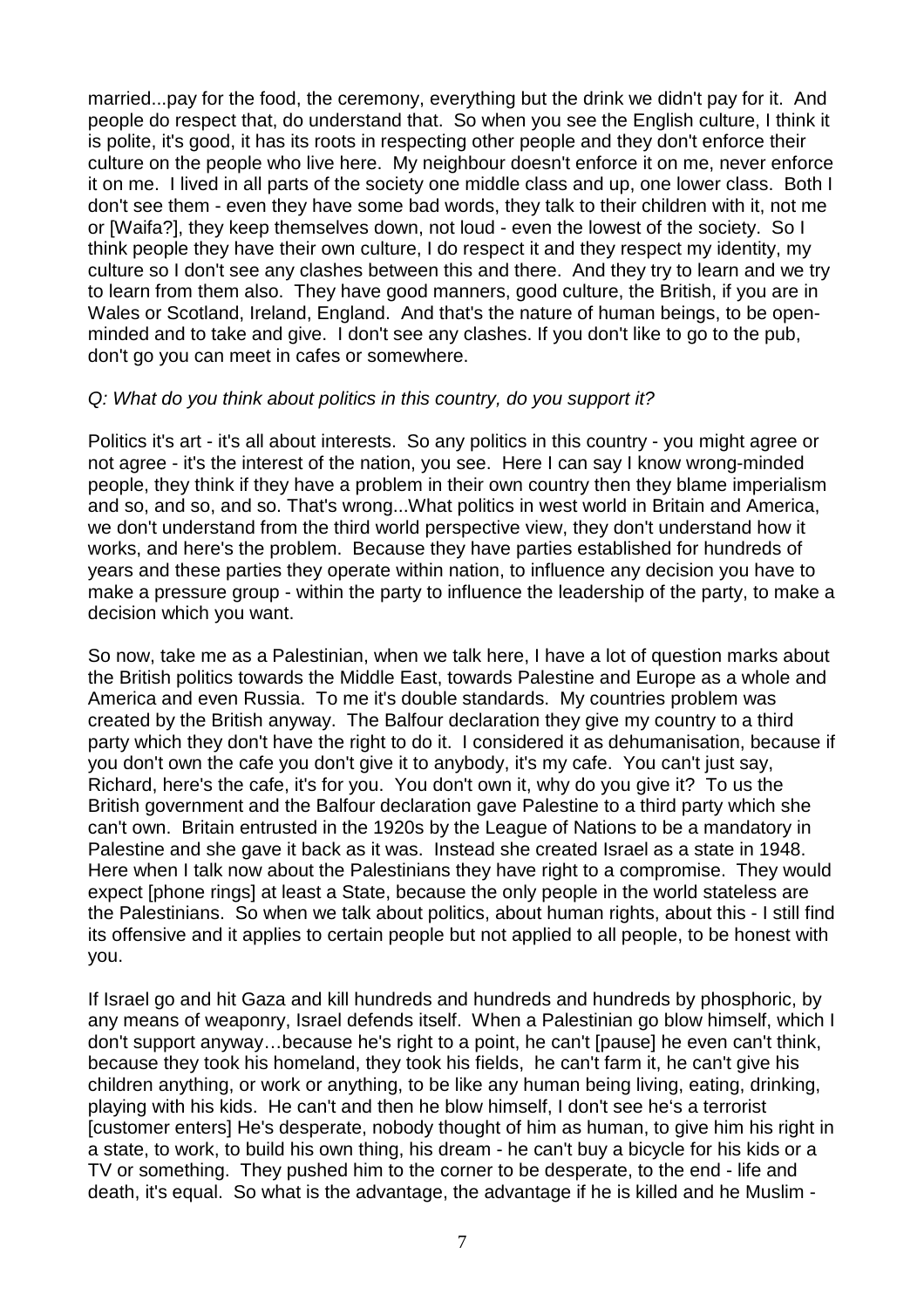by the way our people are mixed between Muslim and Christians, and both they kill each other [corrects himself] explode themselves, even the Christians. The only thing they think about is Paradise, go not to the hell, he's going to paradise.

### Q: Hashim is going to serve some clients so we will continue later

### [Interview continues]

Even though the Arabs generally, because they don't know how to function, how to channel your objection to a certain policy which you like or don't - that makes things very difficult to understand for minorities in this country, the best thing is to be involved in politics within the parties so you can channel it in the right way by creating influence group within each party. Not just to object of course... a lot of things you don't like, during Blair government, for example, a million people went out to say 'no!' to the Iraqi War but in a democratic way, but he doesn't listen - but they expressed their view within this and they created atmosphere to influence the public opinion at the time through Respect and this organisation - that's the right thing to do, you see, but still he is Prime Minister, and he command majority and so, and so...that's what we need to learn, to channel our views through the democratic institution within the country, to express our opinions. I remember once, what's his name? He used to be Minister for Foreign Affairs…

### [Q: Ben Bradshaw]

during Blair's and he spoke something about Palestine which I don't like myself, but we wrote a letter for him and let my daughter and sons to write letter saying you said this and that's wrong, and he answered, no, my opinion wasn't like that, my opinion was like that [slaps table] it was a good thing to let him know that we are here citizens and we have the right to question your views by sending this letter, I am not going to elect you next time, that's kind of a pressure for him and I know twenty people or thirty people who are not going to elect Labour - that's the way we can.

But the problem most of the minorities, they are very far from the political culture of the British, they are not involved directly or indirectly in the political issue. So we can't blame the politician who has effective pressure from them - other groups or minority groups. So when we say yeah, it is double standards for me for example, but if I want to correct this according to my opinion I have to channel it through the right way. And from here the contradiction comes in, the minority group, they don't understand how to integrate within in this - they are a small minority of course, within the Liberal Democrat, within the Labour, within the Conservative - small minority, for example, there's a Pakistani lady, she used to be Chairman of the Conservative Party, and she is now Minister of Foreign Affairs, so she is good, of course she represents the Conservative point of view but she can also affect the views within the Conservative when they ask her about countries like Pakistan, like this or this or this...but when you are far away and then you say ah! I have nothing to do with this, here's the problem, you see. So as politics in this country might you like it, might you not…

[Pause. serving customer - interviewers talking]

### [Resume]

So that's why I said it's the political spectrum here, of course never politics according to your wishes, or to my wishes but we have to channel it because we have kind of interests in politics but everyone has to channel it in the right ways, not in an extremist way which I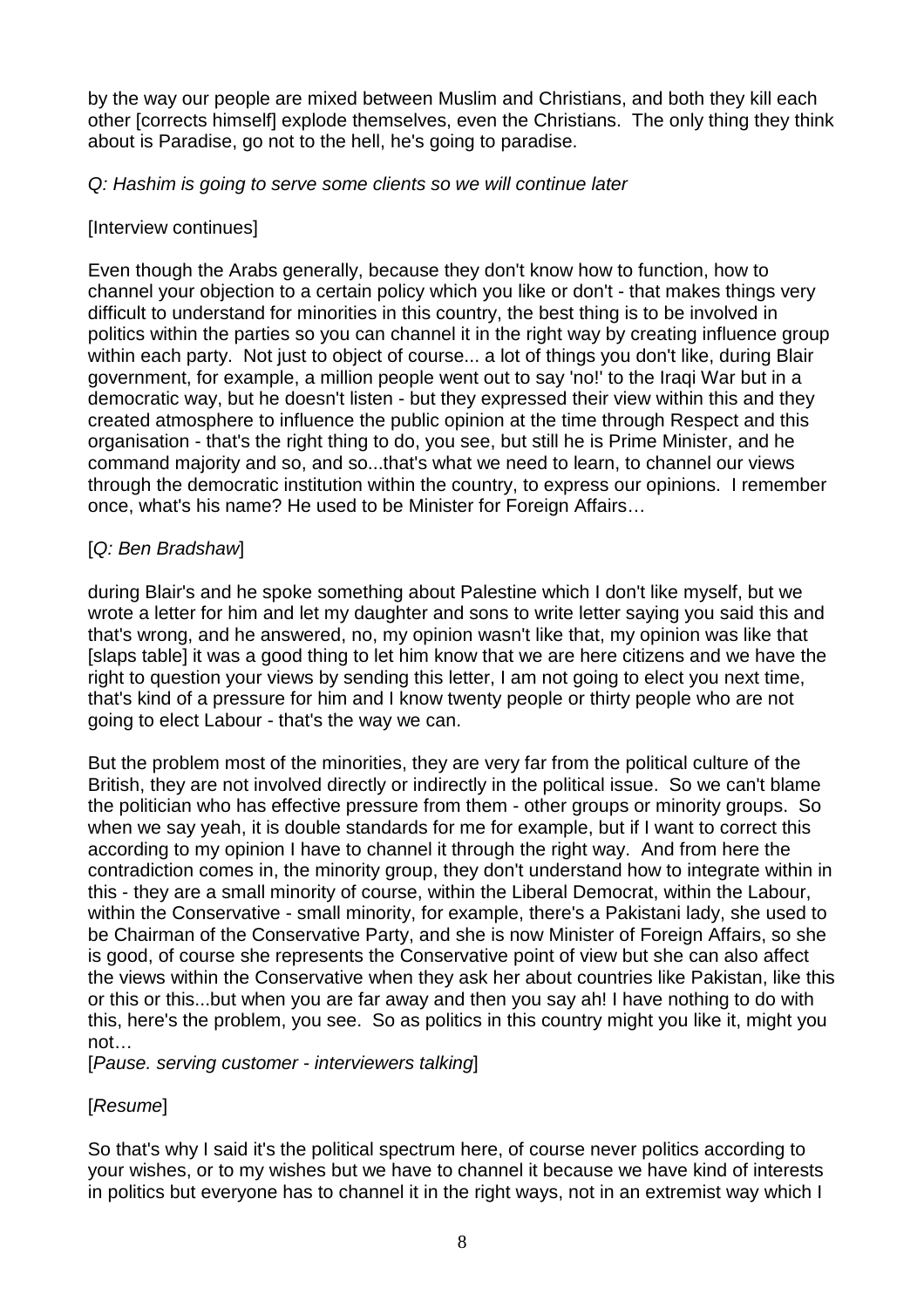don't like, I don't agree - not naive way, also I don't agree you see. You have to channel it through the right...when I see extremists, I don't mean in expressing your opinion, no, I don't mean that, I mean some people resorting to not peaceful means, it's not good, I don't like it and I think it shouldn't be used. Because not everyone in the country with the government and everything...a lot of clashes in the interests, in tax, in benefits, in everything there but not everyone wants to resort to violence, to resort to anarchy, to resort to [?] shouldn't be allowed. Express their opinions as they wish, in democratic ways, in peaceful ways, with respect to the others opinions.

#### Q: Do you think there are any limits to people's rights to express their opinions? Do think there should be some agreed boundaries? I was just thinking because, for example, in Germany they have a law which criminalises Holocaust Denial.

That's (more or less) not a law, it's a political accommodation - it's a political accommodation because anti-Semitism, if you want to say something you could refer to it as anti-Semitism. For example, if you say, I am against the Israeli building and your house is on Palestinian land, and you express or me expressing my views against the law and international law - ah! He is anti-Semitism, he against...

#### Q: That's an old argument that Zionists always want to blur the boundary between Zionism and the events

Yes, so you see, it is political because they pressurize the West as anti-Semitism, so anything you want to express, even if you want to question the Holocaust itself, who created it, who done it and why, what's the motives - is it Hitler, is it Germany, is it Europe? Or is it Mossad before it be an Israeli state? If you want to go on that...anti-Semitism! It's nothing in history to question, you can question anything. Like a Muslim you want to question anything in Islam and he come and tell you ah! it's haram, you are kaffir notbeliever, and so on...Excuse me I am asking a question, you can't come and tell I am not a good Muslim...for asking questions because everyone needs knowledge and Islam is created on knowledge and you are talking nonsense, so how I become suddenly not a Moslem and not believer and so and so...this is the same you see, this extremism, if you want to put boundaries on things, then you stop your mind to create and if we say boundaries, you can't question the Holocaust, because it is anti-Semitism, yes - then it comes tomorrow that you can't criticise Netanyahu because he is building and he is taking the land of the Palestinians and because he is building a wall, an isolation wall, taking the land of the Palestinians and leave them like they did yesterday in their wall this part near Jericho, where they sent all the people out of their homes and they confiscated everything, and you say ah! because you are talking about Israeli State in negative way, then you are anti-Semitic, you should be punished and go to the court and so on. The same as Islam, or Christianity or Judaism, so I don't think, I don't think. But the limitation with respect, that means when you criticise something, you should respect that, the other opinion, because this law itself, some of the third world countries they took it and put it in the heart of democracy they want to create.

For example, take Jordan; in this law, if you criticise anyone in the government or chief of tribe they call it in Arabic [Arabic] "the length of the tank" and they can take you to court and put you in prison between 2 or 3 years. If they said the King is doing wrong, he's taking bloody money and playing gambling with it and people they say we want to build our hospital and they put the money in their pocket that means criticising [Arabic] "length of the tank", and this law puts you in prison, but the reality is he is taking the money, so how can I criticise him, which way? If we want to say 'there is limitation then you come to the